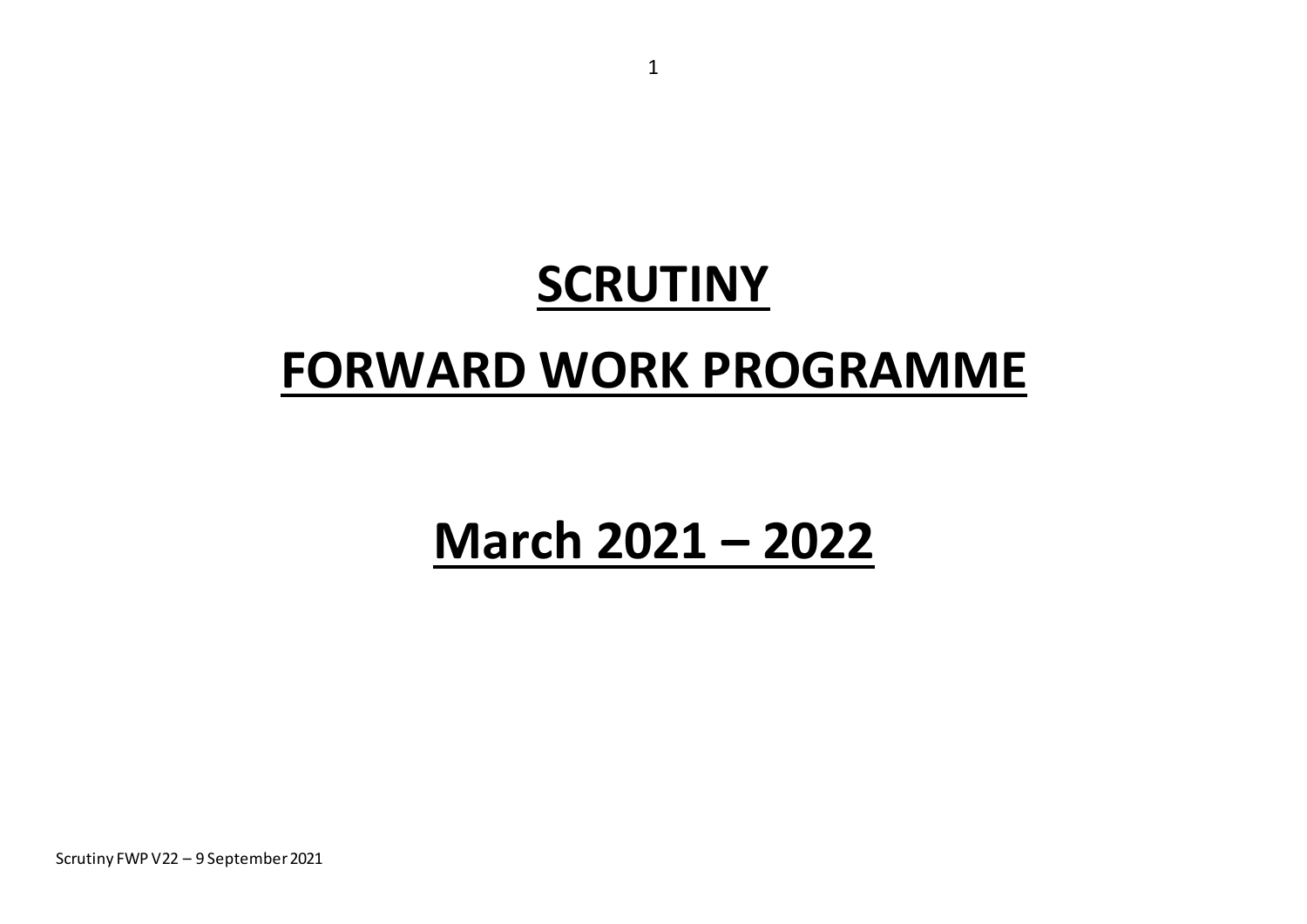#### **CONTENTS**

| <b>COMMITTEE</b>                                                     | <b>Officer Responsible</b>              |
|----------------------------------------------------------------------|-----------------------------------------|
| <b>Cabinet Scrutiny Committee</b>                                    | <b>Charlotte Davies / Chloe Plowman</b> |
| Education, Skills and Culture Scrutiny Committee                     | <b>Charlotte Davies</b>                 |
| Leisure and Culture Scrutiny Sub Committee                           | <b>Charlotte Davies</b>                 |
| Social Care, Health and Wellbeing Scrutiny Committee                 | <b>Charlotte Davies</b>                 |
| Regeneration and Sustainable Development Scrutiny Committee          | <b>Chloe Plowman</b>                    |
| <b>Community Safety and Public Protection Scrutiny Sub Committee</b> | <b>Chloe Plowman</b>                    |
| Streetscene and Engineering Scrutiny Committee                       | <b>Chloe Plowman</b>                    |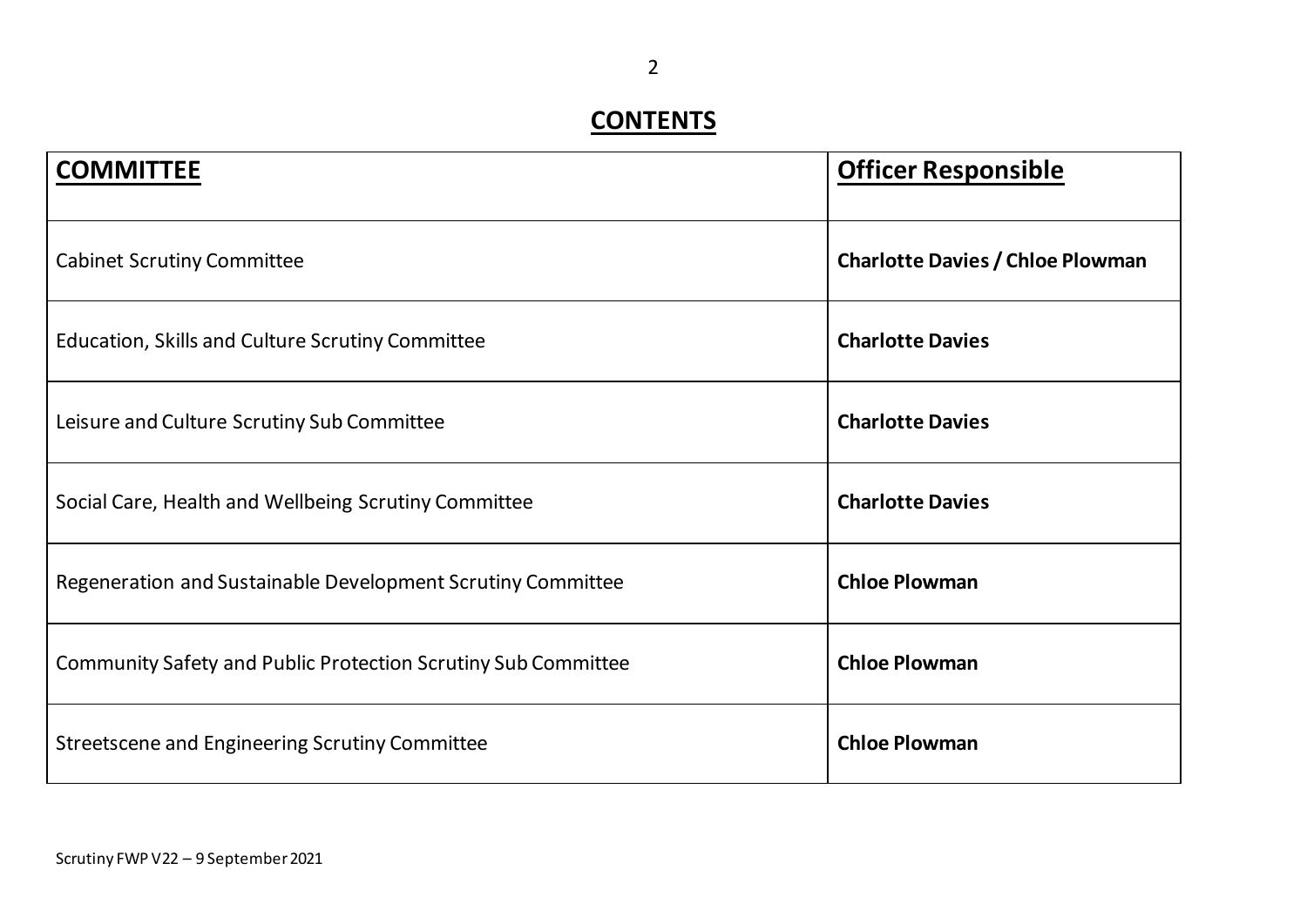**Cabinet Scrutiny Committee (All starting 2pm unless otherwise stated)**

| <b>Meeting Date</b>        | <b>Agenda Item</b>                                | <b>Contact Officer</b> |
|----------------------------|---------------------------------------------------|------------------------|
| 2021                       |                                                   |                        |
| 8 <sup>th</sup> March      | Budget Special (please see Cabinet FWP for items) | <b>Hywel Jenkins</b>   |
| $16^{\text{th}}$ March     | Please see Cabinet FWP for items                  |                        |
| $7th$ April                | Meeting cancelled                                 |                        |
| $12^{th}$ May              | Please see Cabinet FWP for items                  |                        |
| $2nd$ June                 | Please see Cabinet FWP for items                  |                        |
| $30th$ June                | Please see Cabinet FWP for items                  |                        |
| $28th$ July                | Please see Cabinet FWP for items                  |                        |
| $1st$ September            | Please see Cabinet FWP for items                  |                        |
| 22 <sup>nd</sup> September | Items to be confirmed                             |                        |
| 20 <sup>th</sup> October   | Items to be confirmed                             |                        |
| 17 <sup>th</sup> November  | Items to be confirmed                             |                        |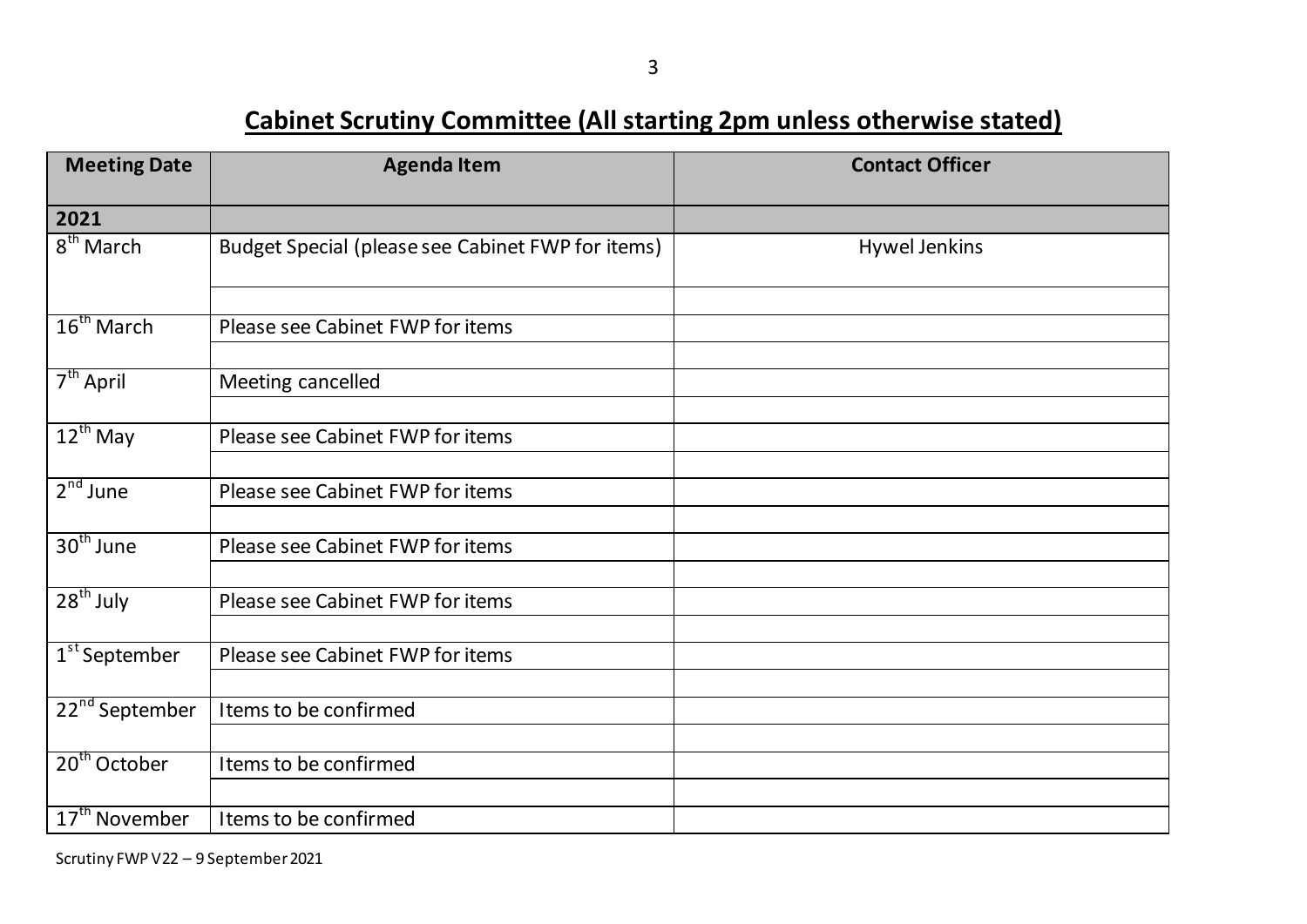15<sup>th</sup> December | Items to be confirmed **2022** Items to be confirmed 9<sup>th</sup> February Items to be confirmed  $9<sup>th</sup> March$ Items to be confirmed  $6<sup>th</sup>$  April Items to be confirmed  $4<sup>th</sup>$  May Items to be confirmed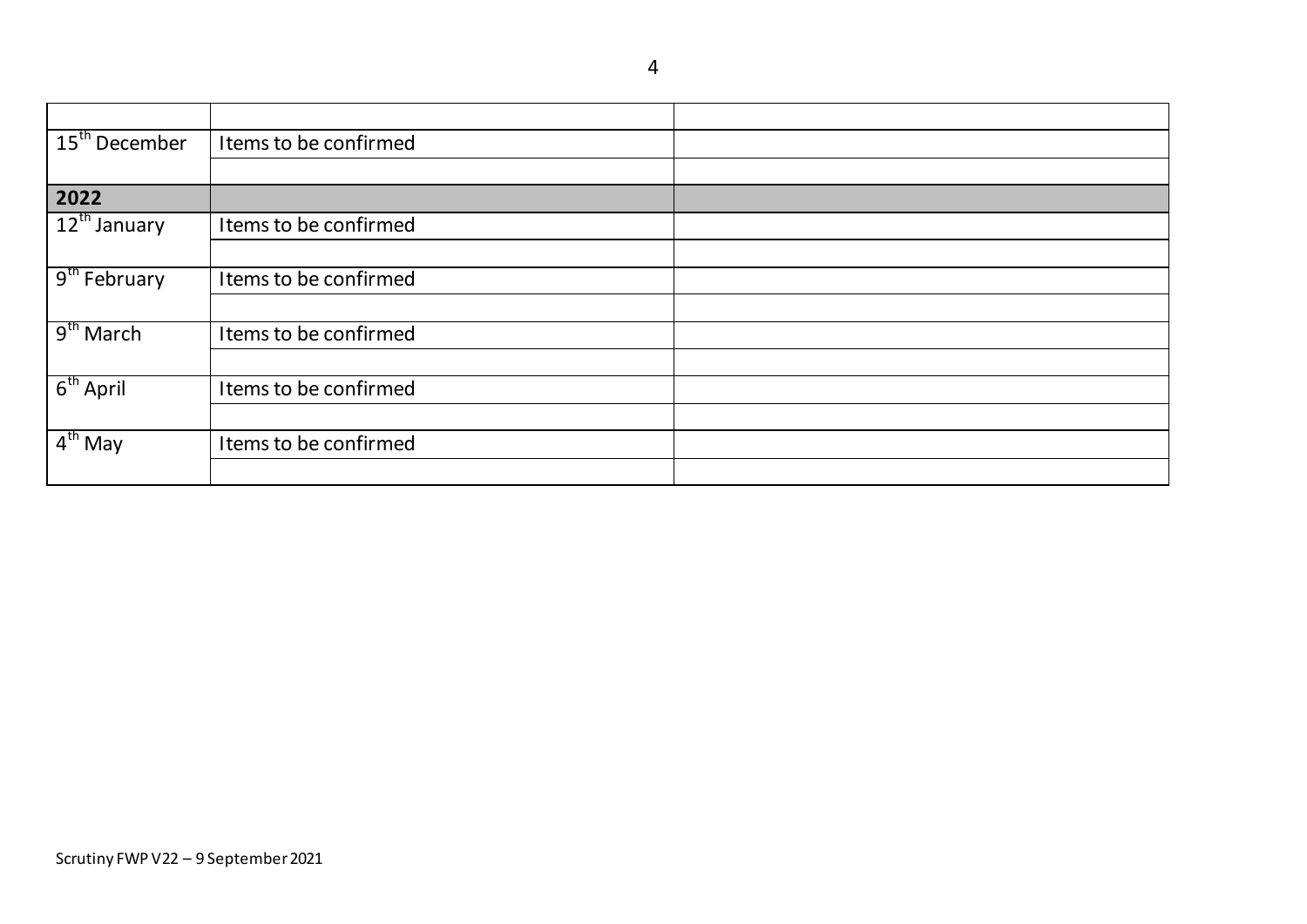#### **Education, Skills and Culture Scrutiny Committee (All starting 2pm unless otherwise stated)**

| <b>Meeting Date</b>                                    | <b>Agenda Item</b>                                                                                                                                                                                                                                                                                                                                                                                                                                                                                                                                                   | <b>Contact Officer</b>      |
|--------------------------------------------------------|----------------------------------------------------------------------------------------------------------------------------------------------------------------------------------------------------------------------------------------------------------------------------------------------------------------------------------------------------------------------------------------------------------------------------------------------------------------------------------------------------------------------------------------------------------------------|-----------------------------|
| 2021                                                   |                                                                                                                                                                                                                                                                                                                                                                                                                                                                                                                                                                      |                             |
| 18 <sup>th</sup> March                                 | <b>Update Report on Libraries</b>                                                                                                                                                                                                                                                                                                                                                                                                                                                                                                                                    | <b>Andrew Thomas</b>        |
|                                                        | Report on the work of Cynnydd and the Wellbeing<br>Service                                                                                                                                                                                                                                                                                                                                                                                                                                                                                                           | <b>Andrew Thomas</b>        |
| $29th$ April                                           | Meeting cancelled                                                                                                                                                                                                                                                                                                                                                                                                                                                                                                                                                    |                             |
| $10^{\text{th}}$ June –<br>postponed to<br>$28th$ June | An update on the impact Covid-19 has had on<br>Education and Leisure services;<br>How has the return to schools been, any<br>$\bullet$<br>issues etc, overcome or still challenging,<br>Assessment in lieu of exams, how is it<br>going/gone<br>Staff morale in Council, classroom and<br>wider provision,<br>New curriculum prep. Simple quick<br>rendering of what was said at school<br>standards.<br><b>Adult Education activities</b><br>Childcare - as furlough ends after summer<br>what will be the issues for providers / do we<br>know? How many operating | Andrew Thomas/ Chris Millis |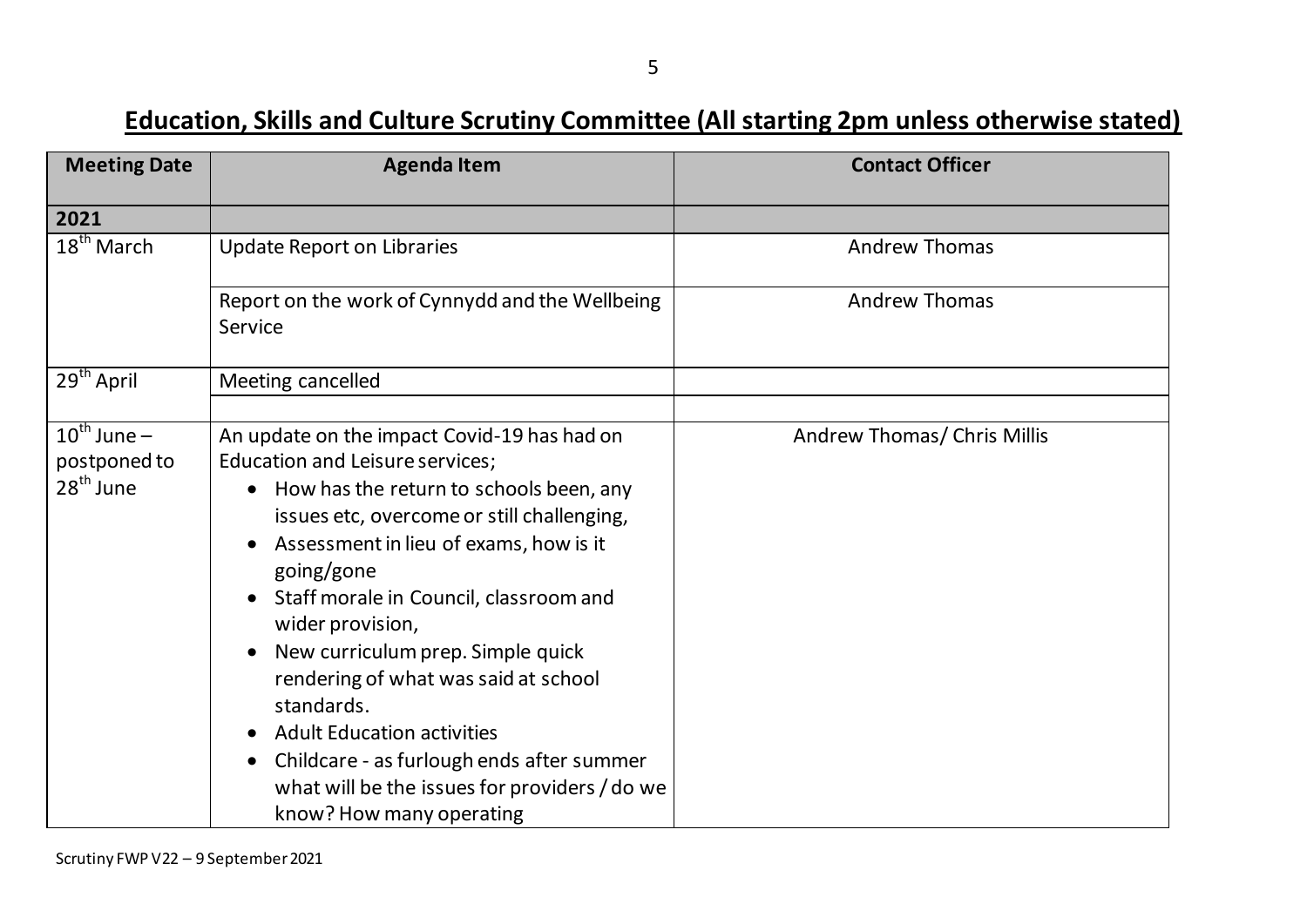6

| $22nd$ July               | Items to be confirmed                               |                                         |
|---------------------------|-----------------------------------------------------|-----------------------------------------|
|                           |                                                     |                                         |
| 2 <sup>nd</sup> September | Update on capacity at Schools - First and Second    | Andrew Thomas / Helen                   |
|                           | Choice                                              |                                         |
|                           |                                                     |                                         |
| $14th$ October            |                                                     |                                         |
|                           | Update on Youth and Community Activity              | Jason Heaney/ Angeline Spooner-Cleverly |
|                           | <b>Curriculum Reform Update</b>                     | Chis Millis and Mike Daley              |
|                           |                                                     |                                         |
| 25 <sup>th</sup> November | Items to be confirmed                               |                                         |
|                           |                                                     |                                         |
| 2022                      |                                                     |                                         |
| $6th$ January             | Items to be confirmed                               |                                         |
|                           |                                                     |                                         |
| $17th$ February           | Consider the impacts that the pandemic has had      |                                         |
|                           | on Schools - including the impacts from the loss of |                                         |
|                           | attendance and wellbeing on pupils and teachers     |                                         |
|                           | -This will be included in Cabinet Board Report -    |                                         |
|                           | Pupil Attendance update                             |                                         |
| $31^{st}$ March           | Items to be confirmed                               |                                         |
|                           |                                                     |                                         |
|                           |                                                     |                                         |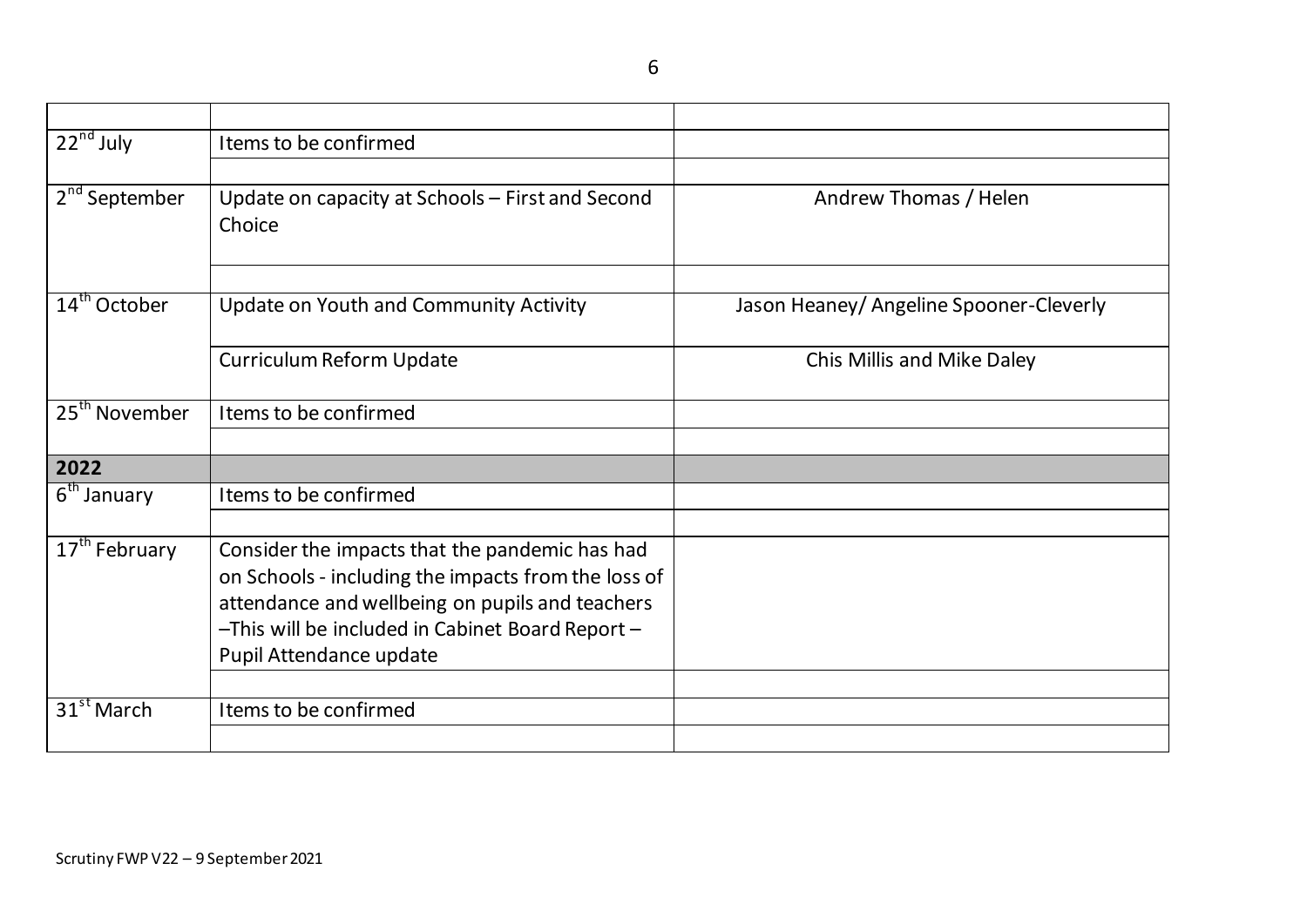#### **Leisure and Culture Scrutiny Sub Committee (All starting 2pm unless otherwise stated)**

| <b>Meeting Date</b> | <b>Agenda Item</b>                                      | <b>Cabinet Board</b>     | <b>Contact Officer</b>      |
|---------------------|---------------------------------------------------------|--------------------------|-----------------------------|
| 2021                |                                                         |                          |                             |
| $1st$ July          | Items to be confirmed                                   |                          |                             |
|                     |                                                         |                          |                             |
| $23^{rd}$           | <b>Christmas/New Year Opening Times</b>                 | $14^{\text{th}}$ October | Paul Walker                 |
| September           | (Libraries, Leisure Centres etc)                        |                          |                             |
|                     | Service Update Report (verbal) - Theatre's, Margam Park |                          | Paul Walker                 |
|                     | (information on the effect that Covid-19 is having on   |                          |                             |
|                     | venues)                                                 |                          |                             |
|                     | Physical Activity Sport Service Update – pass           |                          | Mark Naperella/ Paul Walker |
|                     | (presentation)                                          |                          |                             |
|                     | <b>Quarter 1 Performance Report</b>                     |                          | <b>Neil Place</b>           |
| $16^{\text{th}}$    | <b>Library Performance Report</b>                       | $6th$ January            | Wayne John                  |
| December            |                                                         | 2021                     |                             |
|                     | Quarter 2 Performance Report                            |                          | <b>Neil Place</b>           |
| 2022                |                                                         |                          |                             |
| $10^{th}$ March     | Items to be confirmed                                   |                          |                             |
|                     | Quarter 3 Performance Report                            |                          | <b>Neil Place</b>           |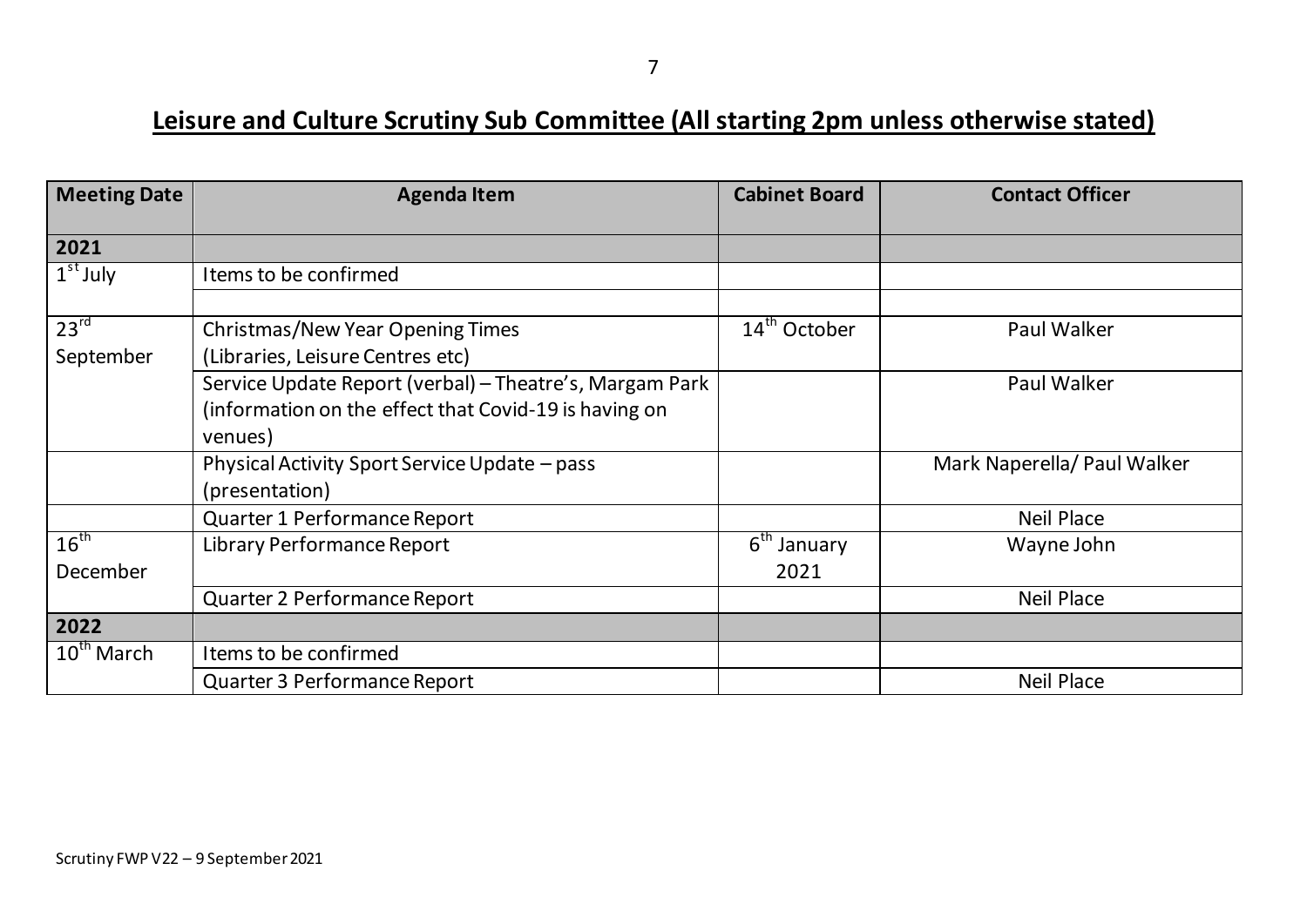#### **Social Care, Health and Wellbeing Scrutiny Committee (All starting 2pm unless otherwise stated)**

| <b>Meeting Date</b>                             | <b>Agenda Item</b>                                                                                                             | <b>Contact Officer</b>                            |
|-------------------------------------------------|--------------------------------------------------------------------------------------------------------------------------------|---------------------------------------------------|
| 2021                                            |                                                                                                                                |                                                   |
| $1st$ April                                     | <b>Update on Homelessness</b>                                                                                                  | Angela Thomas                                     |
| $13th$ May                                      | Please see Cabinet FWP for items                                                                                               |                                                   |
| $24th$ June<br>(postponed to<br>the $5th$ July) | Postponed                                                                                                                      | Postponed                                         |
| $5th$ July                                      |                                                                                                                                |                                                   |
| $29th$ July                                     |                                                                                                                                |                                                   |
| 13 <sup>th</sup> September<br>(Special)         | Tai Tarian lettings policy consultation                                                                                        | Tai Tarian Officers/ Angela Thomas/ Robert Davies |
| 16 <sup>th</sup> September                      | Impact of COVID-19 on the Sustainability of Older<br>People Care Homes in Neath Port Talbot                                    | Chele Howard                                      |
| $21st$ October                                  |                                                                                                                                |                                                   |
|                                                 | Update Report on the impact of Covid-19 on<br><b>Disabled Facilities Grants</b>                                                | Angela Thomas                                     |
| $9th$ December                                  | Impact of dischargers from hospitals on the<br>availability of care packages. An update on<br>Delayed Transfer of Care (DTOCS) | Angela Thomas                                     |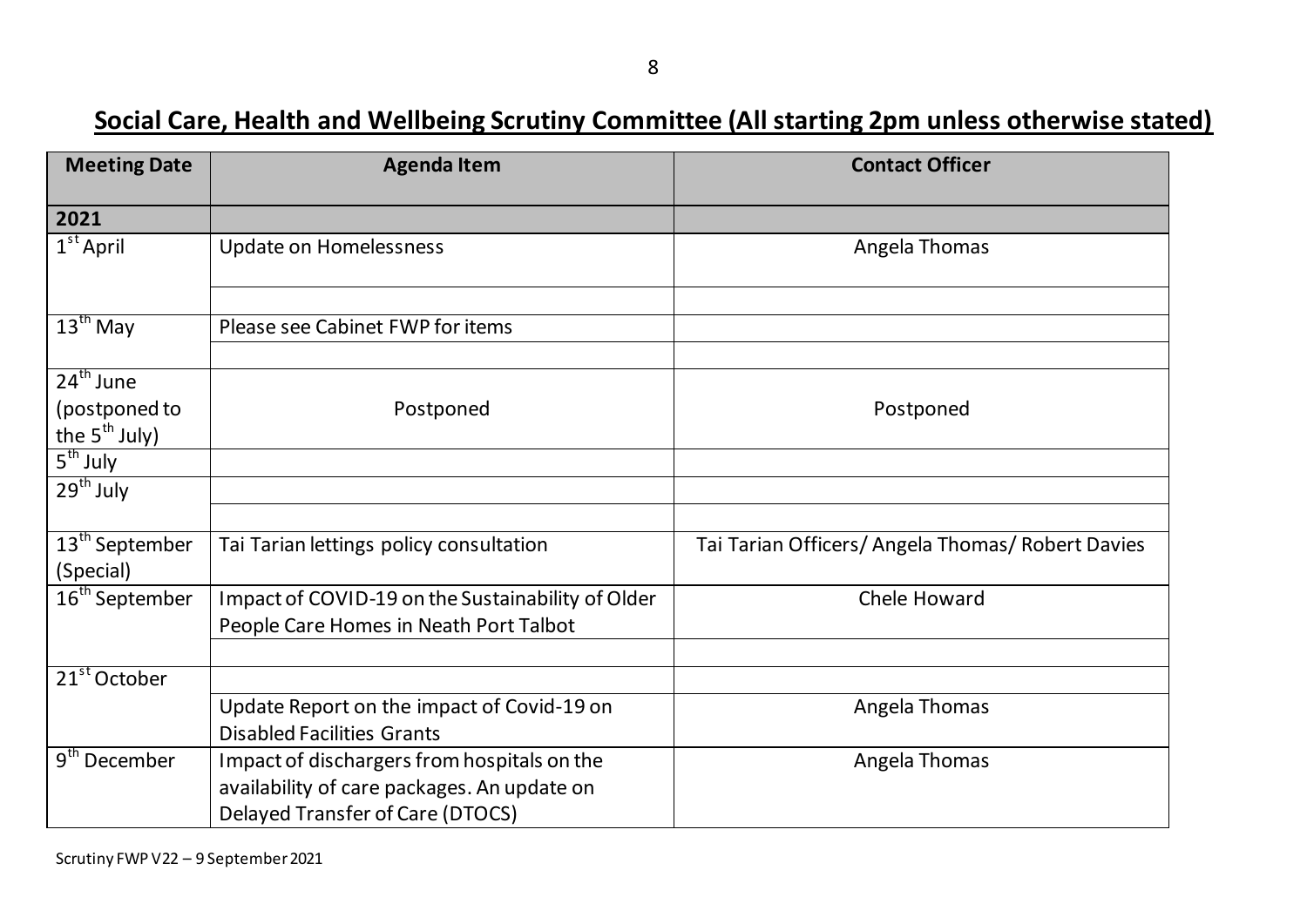9

|                       | The Neuro Diverse Plan-Post scrutiny                                                                                                                                                     | Keri Warren   |
|-----------------------|------------------------------------------------------------------------------------------------------------------------------------------------------------------------------------------|---------------|
| 2022                  |                                                                                                                                                                                          |               |
| $20th$ January        | Items to be confirmed                                                                                                                                                                    |               |
|                       |                                                                                                                                                                                          |               |
| $3rd$ March           | Recovery plan – specifically to do with social care,<br>inclusion on care homes - is this going to change<br>people decisions going forward.<br>Welfare of staff to be included in this. | Angela Thomas |
| 7 <sup>th</sup> April | Items to be confirmed                                                                                                                                                                    |               |

**To be confirmed:**

- Invite Tai Tarian Update from Tai Tarian TBC
- Invite Health Board TBC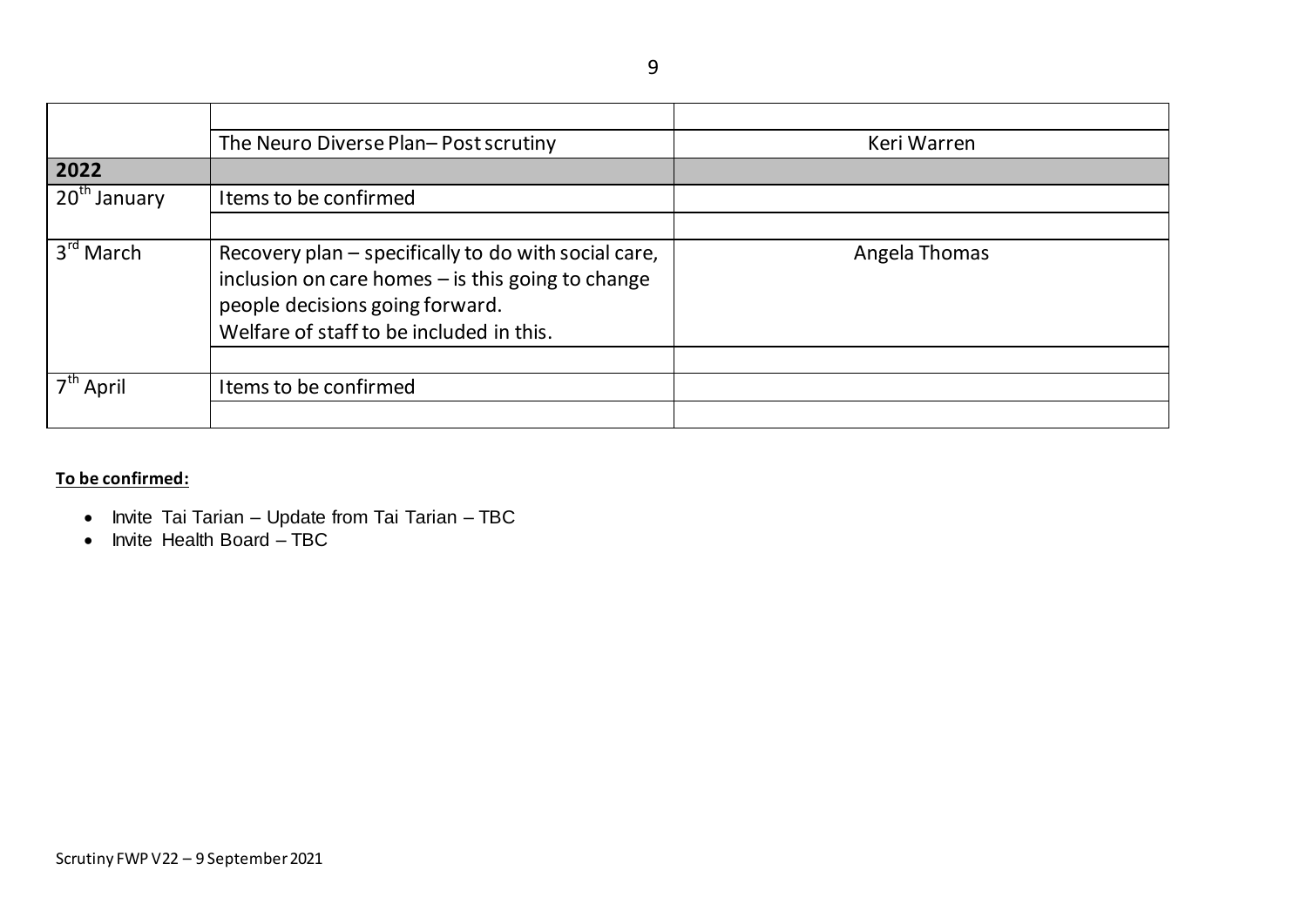### **Regeneration and Sustainable Development Scrutiny Committee (All starting 10am unless otherwise stated)**

| <b>Agenda Item</b>                        | <b>Contact Officer</b>                                                                                                                  |
|-------------------------------------------|-----------------------------------------------------------------------------------------------------------------------------------------|
|                                           |                                                                                                                                         |
| <b>Trends in Domestic Abuse</b>           | Claire Jones/Elinor Wellington                                                                                                          |
|                                           |                                                                                                                                         |
|                                           | Ceri Morris                                                                                                                             |
|                                           |                                                                                                                                         |
| Please see Cabinet Board FWP for Items    |                                                                                                                                         |
|                                           |                                                                                                                                         |
| Please see Cabinet Board FWP for Items    |                                                                                                                                         |
|                                           |                                                                                                                                         |
|                                           |                                                                                                                                         |
|                                           |                                                                                                                                         |
| Update on the Audit Wales NPT Action Plan | Simon Brennan                                                                                                                           |
|                                           |                                                                                                                                         |
| Items to be confirmed                     |                                                                                                                                         |
|                                           |                                                                                                                                         |
|                                           |                                                                                                                                         |
|                                           |                                                                                                                                         |
| Items to be confirmed                     |                                                                                                                                         |
|                                           | <b>Update Report on Active Travel</b><br>Meeting moved to the following week (17 <sup>th</sup> )<br>September)<br>Items to be confirmed |

Scrutiny FWP V22 – 9 September 2021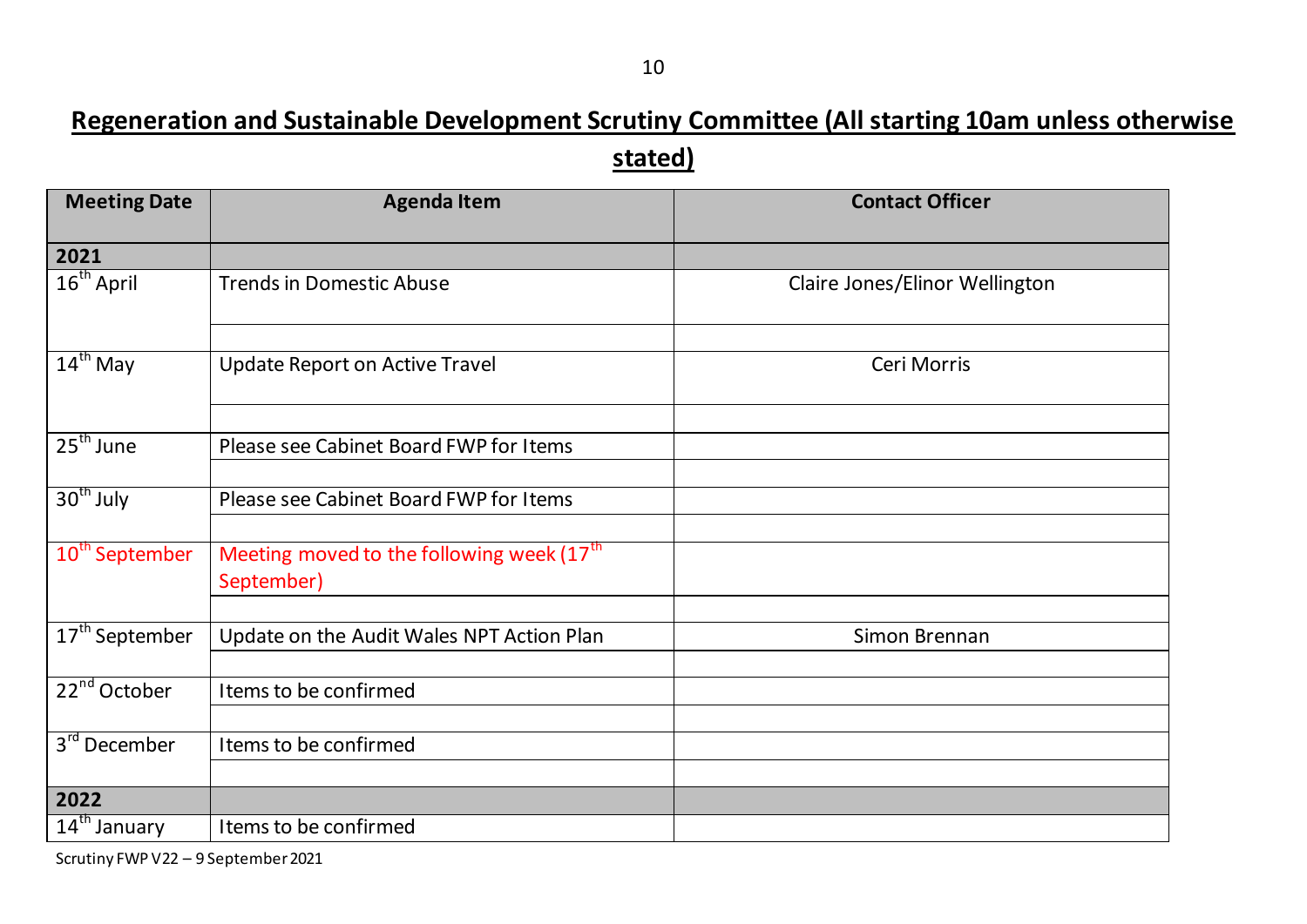$4<sup>th</sup> March$ Items to be confirmed  $8<sup>th</sup>$  April Items to be confirmed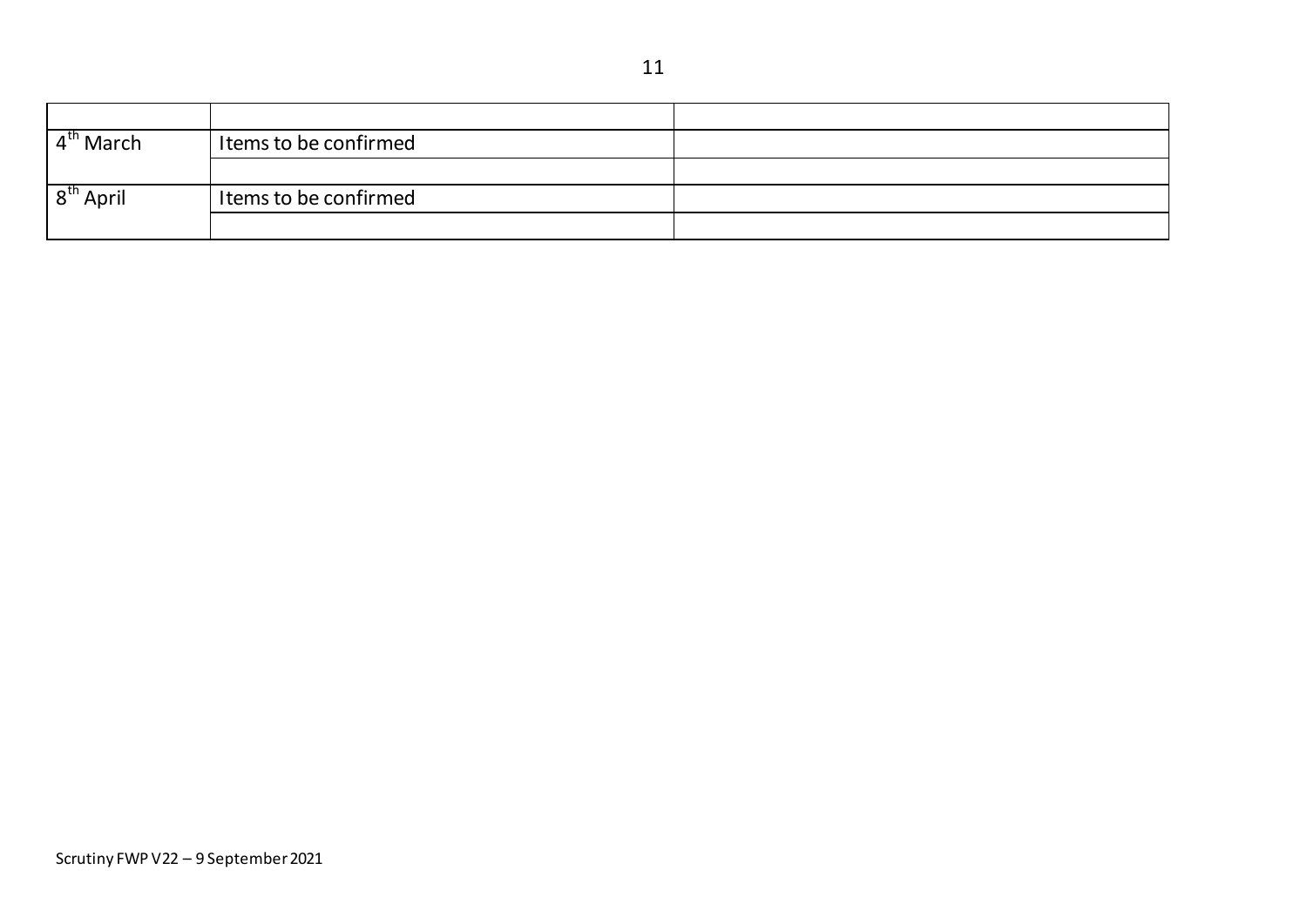### **Community Safety and Public Protection Scrutiny Sub Committee (All starting 10am unless otherwise stated)**

| <b>Meeting Date</b>       | <b>Agenda Item</b>                                                                                        | <b>Contact Officer</b>              |
|---------------------------|-----------------------------------------------------------------------------------------------------------|-------------------------------------|
| 2021                      |                                                                                                           |                                     |
| $9th$ July                | Neath Town Centre Anti-Social Behaviour                                                                   | Elinor Wellington                   |
|                           |                                                                                                           |                                     |
| $1st$ October             | Environmental Health/Trading Standards - Food Hygiene Inspections (Performance and<br>Impact of Covid 19) | Ceri Morris / Mark<br><b>Thomas</b> |
|                           | <b>Update on NPT Safe Spaces</b>                                                                          | Elinor Wellington                   |
|                           | Performance Report - Quarter 1 2021/22                                                                    | <b>Shaun Davies</b>                 |
| 12 <sup>th</sup> November | Update on Anti-Social Behaviour in general (all town centres and wider)                                   | Elinor Wellington                   |
|                           |                                                                                                           |                                     |
| 17 <sup>th</sup> December | CCTV - Position Statement and Update                                                                      | Chris Owen / Chris Cole             |
| $(2.00 \,\mathrm{pm})$    | Performance Report - Quarter 2 2021/22                                                                    | <b>Shaun Davies</b>                 |
| 2022                      |                                                                                                           |                                     |
| $18th$ March              | Update on Substance Misuse from the APB/APB Regional Team around the                                      | <b>Claire Jones</b>                 |
|                           | transformation project, how services have responded during Covid 19, what else is                         |                                     |
|                           | being developed and harm reduction work                                                                   |                                     |
|                           | Update on the ADDER project and funding (Rep from PCC's Office to be invited)                             | <b>Claire Jones</b>                 |
|                           | Performance Report - Quarter 3 2021/22                                                                    | <b>Shaun Davies</b>                 |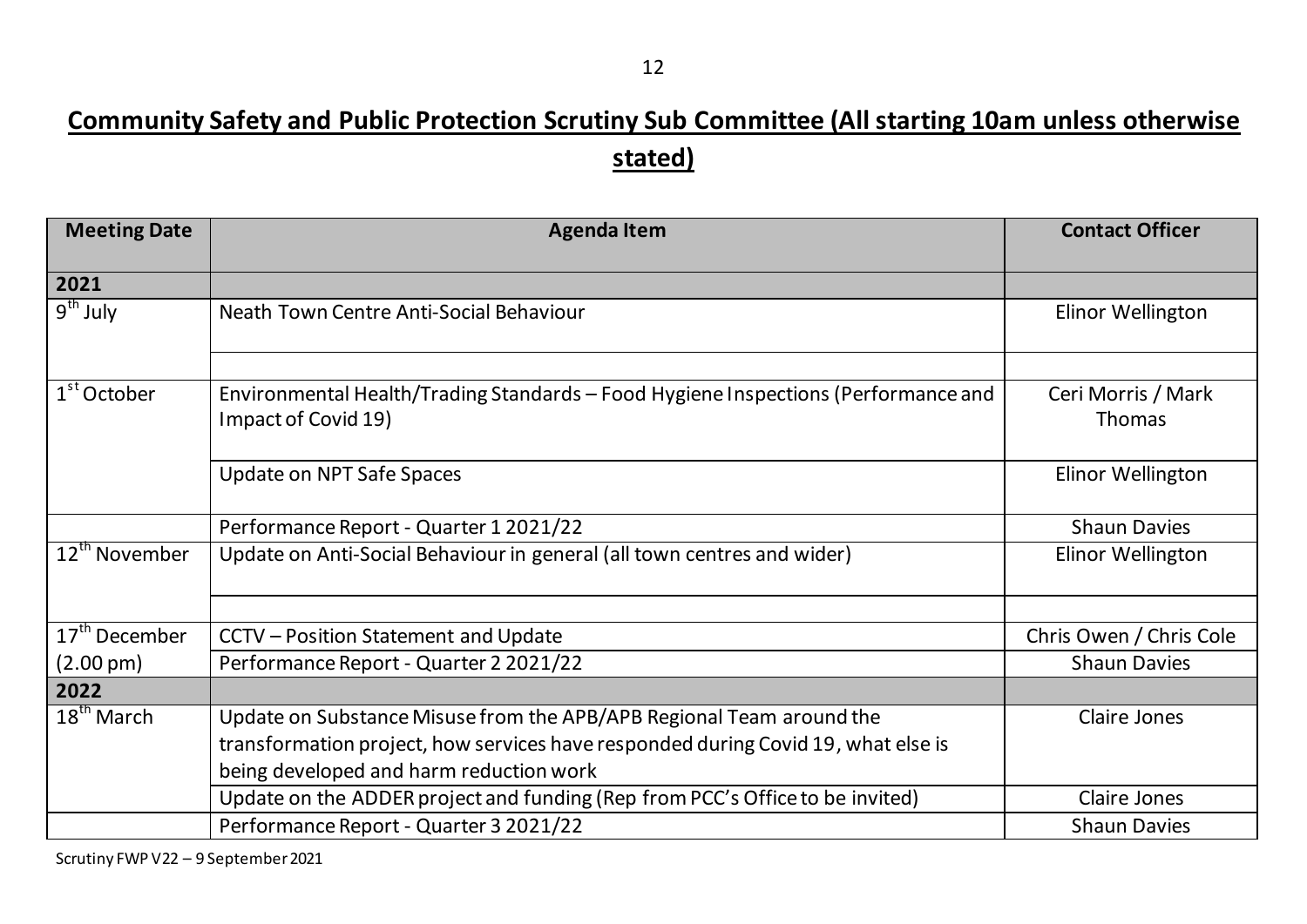#### **Streetscene and Engineering Scrutiny Committee (All starting 10am unless otherwise stated)**

| <b>Meeting Date</b>        | <b>Agenda Item</b>                     | <b>Contact Officer</b> |
|----------------------------|----------------------------------------|------------------------|
| 2021                       |                                        |                        |
| 26 <sup>th</sup> March     | Please see Cabinet Board FWP for items |                        |
| $21st$ May                 | Please see Cabinet Board FWP for items |                        |
| $2nd$ July                 | Please see Cabinet Board FWP for items |                        |
| 24 <sup>th</sup> September | Items to be confirmed                  |                        |
| 5 <sup>th</sup> November   | Annual Parking Report 2020/21          | <b>Steve Cook</b>      |
|                            | Parking Enforcement Operation 2021     | <b>Steve Cook</b>      |
| 17 <sup>th</sup> December  | Items to be confirmed                  |                        |
| 2022                       |                                        |                        |
| $28th$ January             | Items to be confirmed                  |                        |
| $11th$ March               | Items to be confirmed                  |                        |
| 29 <sup>th</sup> April     | Items to be confirmed                  |                        |
|                            |                                        |                        |